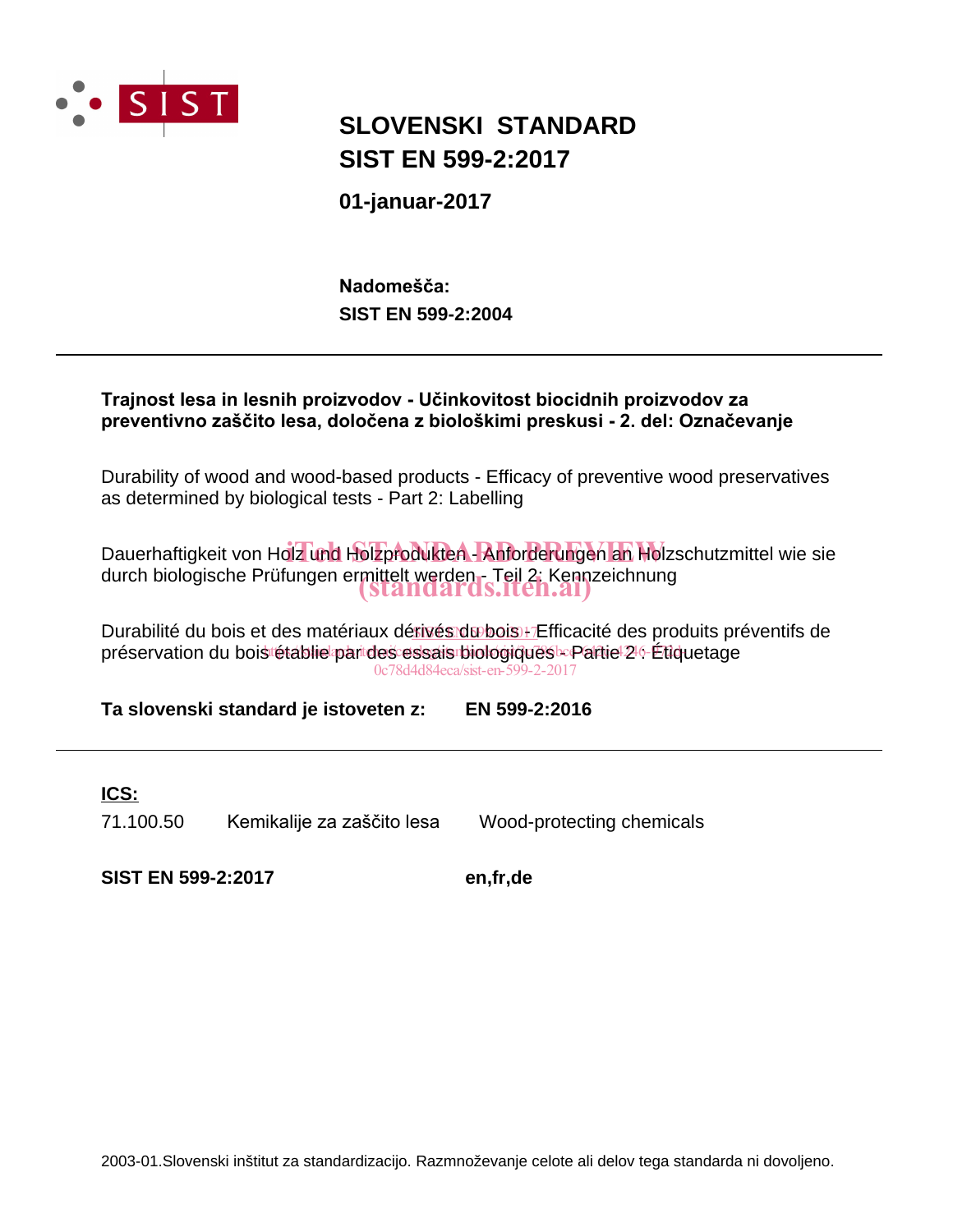**SIST EN 599-2:2017**

## iTeh STANDARD PREVIEW (standards.iteh.ai)

SIST EN 599-2:2017 https://standards.iteh.ai/catalog/standards/sist/3c786bce-642c-4246-972d-0c78d4d84eca/sist-en-599-2-2017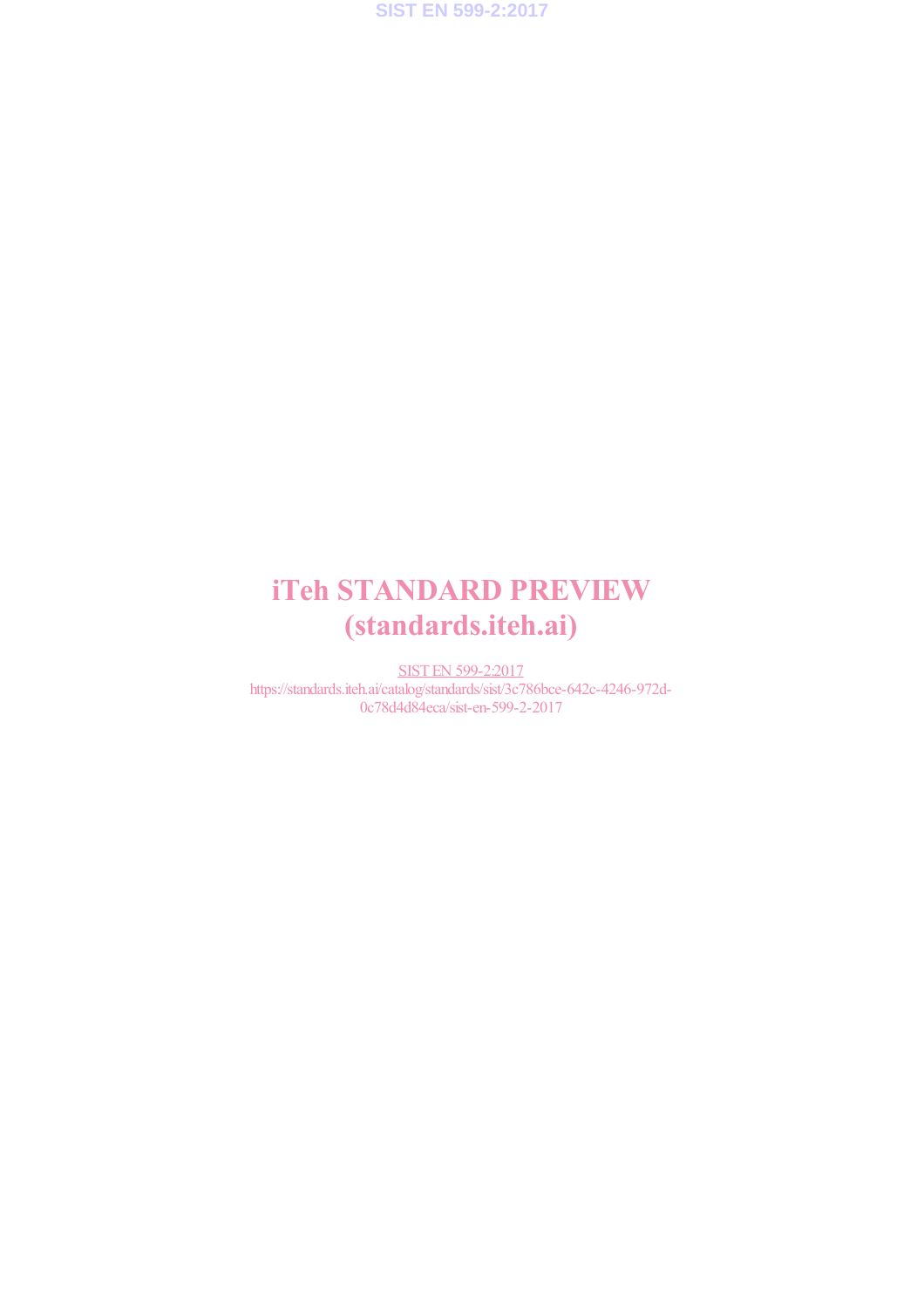#### **SIST EN 599-2:2017**

# EUROPEAN STANDARD NORME EUROPÉENNE EUROPÄISCHE NORM

## **EN 599-2**

October 2016

ICS 71.100.50 Supersedes EN 599-2:1995

English Version

## Durability of wood and wood-based products - Efficacy of preventive wood preservatives as determined by biological tests - Part 2: Labelling

Durabilité du bois et des matériaux dérivés du bois - Efficacité des produits préventifs de préservation du bois établie par des essais biologiques - Partie 2 : Étiquetage

 Dauerhaftigkeit von Holz und Holzprodukten - Anforderungen an Holzschutzmittel wie sie durch biologische Prüfungen ermittelt werden - Teil 2: Kennzeichnung

This European Standard was approved by CEN on 15 July 2016.

CEN members are bound to comply with the CEN/CENELEC Internal Regulations which stipulate the conditions for giving this European Standard the status of a national standard without any alteration. Up-to-date lists and bibliographical references concerning such national standards may be obtained on application to the CEN-CENELEC Management Centre or to any CEN member. member.

This European Standard exists in three **official versions (English, French, Germ**an). A version in any other language made by translation under the responsibility of a CEN member into its own language and notified to the CEN-CENELEC Management Centre has the same status as the official versions. SIST EN 599-2:2017

CEN members are the national standards bodies of Austria, Belgium, Bulgaria, Croatia, Cyprus, Czech Republic, Denmark, Estonia, Finland, Former Yugoslav Republic of Macedonia, France, Germany, Greece, Hungary, Iceland, Ireland, Italy, Latvia, Lithuania, Luxembourg, Malta, Netherlands, Norway, Poland, Portugal, Romania, Slovakia, Slovenia, Spain, Sweden, Switzerland, Turkey and United Kingdom.



EUROPEAN COMMITTEE FOR STANDARDIZATION COMITÉ EUROPÉEN DE NORMALISATION EUROPÄISCHES KOMITEE FÜR NORMUNG

**CEN-CENELEC Management Centre: Avenue Marnix 17, B-1000 Brussels** 

© 2016 CEN All rights of exploitation in any form and by any means reserved worldwide for CEN national Members.

Ref. No. EN 599-2:2016 E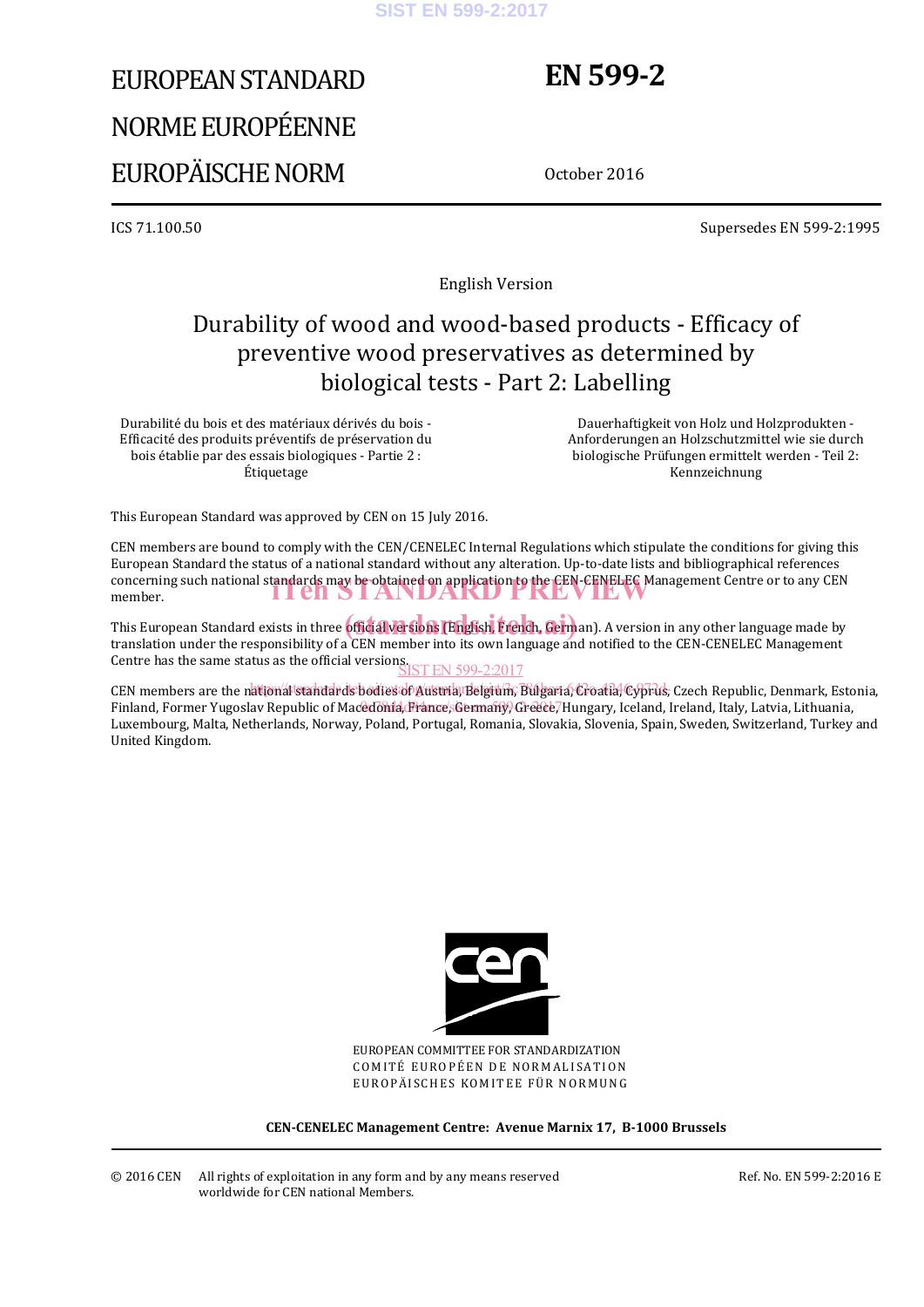### **SIST EN 599-2:2017**

## EN 599-2:2016 (E)

## **Contents**

Page

| $\mathbf{2}$     |  |
|------------------|--|
| 3                |  |
| $\boldsymbol{4}$ |  |
| 5                |  |
| 5.1              |  |
| 5.2              |  |
| 5.3              |  |
| 5.4              |  |
| 5.4.1            |  |
| 5.4.2            |  |
| 5.4.3            |  |
| 5.5              |  |
| 5.6              |  |
| 5.7              |  |
|                  |  |
|                  |  |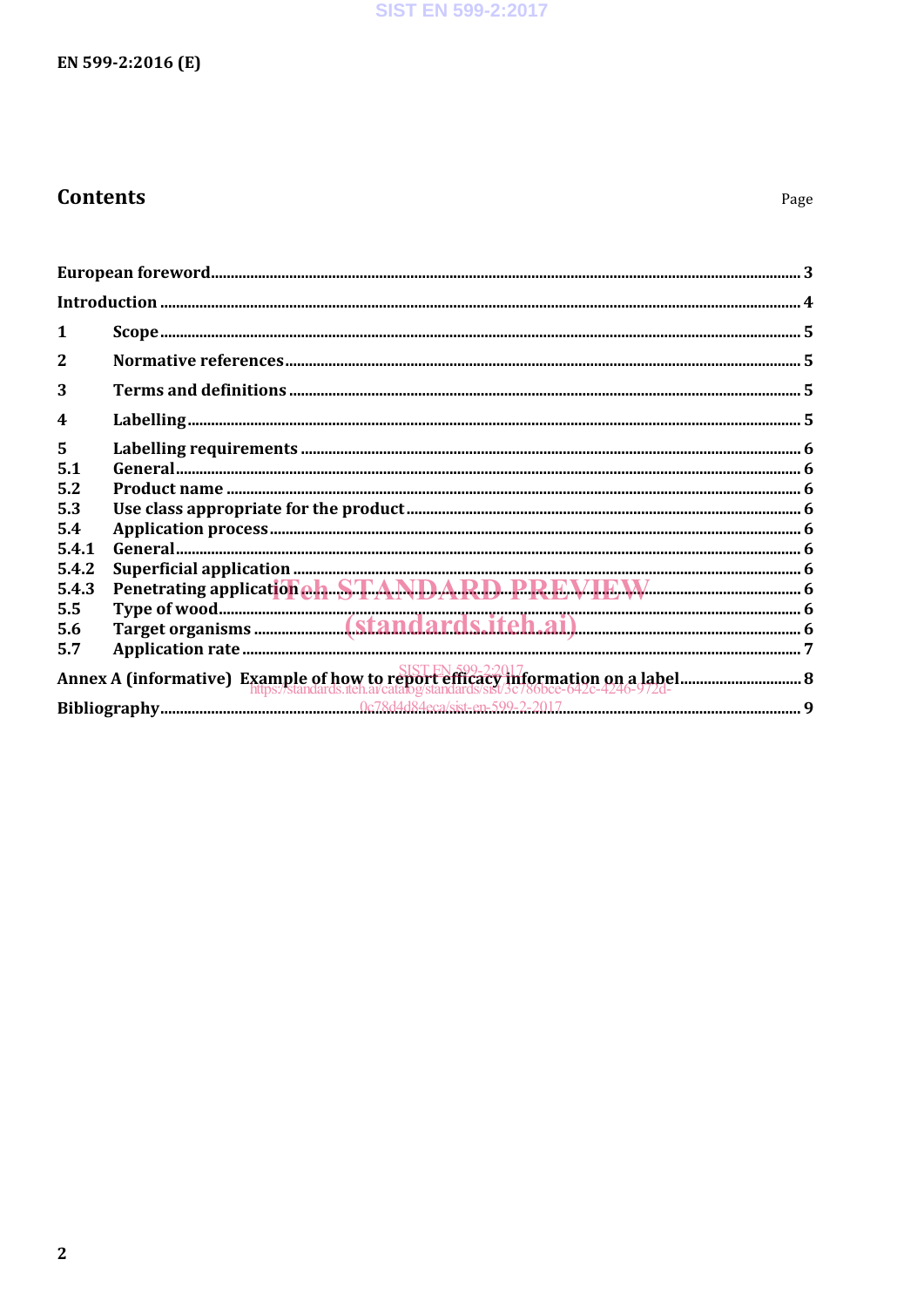## **European foreword**

This document (EN 599-2:2016) has been prepared by Technical Committee CEN/TC 38 "Durability of wood and wood-based products", the secretariat of which is held by AFNOR.

This European Standard shall be given the status of a national standard, either by publication of an identical text or by endorsement, at the latest by March 2017, and conflicting national standards shall be withdrawn at the latest by March 2017.

Attention is drawn to the possibility that some of the elements of this document may be the subject of patent rights. CEN shall not be held responsible for identifying any or all such patent rights.

This document supersedes EN 599-2:1995.

Significant technical differences between this edition and EN 599-2:1995 are as follows:

— Clause 4, Classification, Clause 5, Information to be supplied by the manufacturer and Clause 6, Marking, have been merged into one Clause 4, Labelling, which outlines the information to be presented on the product label, relative to its efficacy;

— an example of how to report efficacy information on a label is given in Annex A;

— the system of codes for use in classifying and labelling the efficacy of wood preservative products has been abandoned; (standards.iteh.ai)

— the Normative references and Bibliography have been updated.

According to the CEN-CENELEC Internal Regulations, the national standards organisations of the following countries are bound to implement this European Standard: Austria, Belgium, Bulgaria, Croatia, Cyprus, Czech Republic, Denmark, Estonia, Finland, Former Yugoslav Republic of Macedonia, France, Germany, Greece, Hungary, Iceland, Ireland, Italy, Latvia, Lithuania, Luxembourg, Malta, Netherlands, Norway, Poland, Portugal, Romania, Slovakia, Slovenia, Spain, Sweden, Switzerland, Turkey and the United Kingdom. https://standards.iteh.ai/catalog/standards/sist/3c786bce-642c-4246-972d-0c78d4d84eca/sist-en-599-2-2017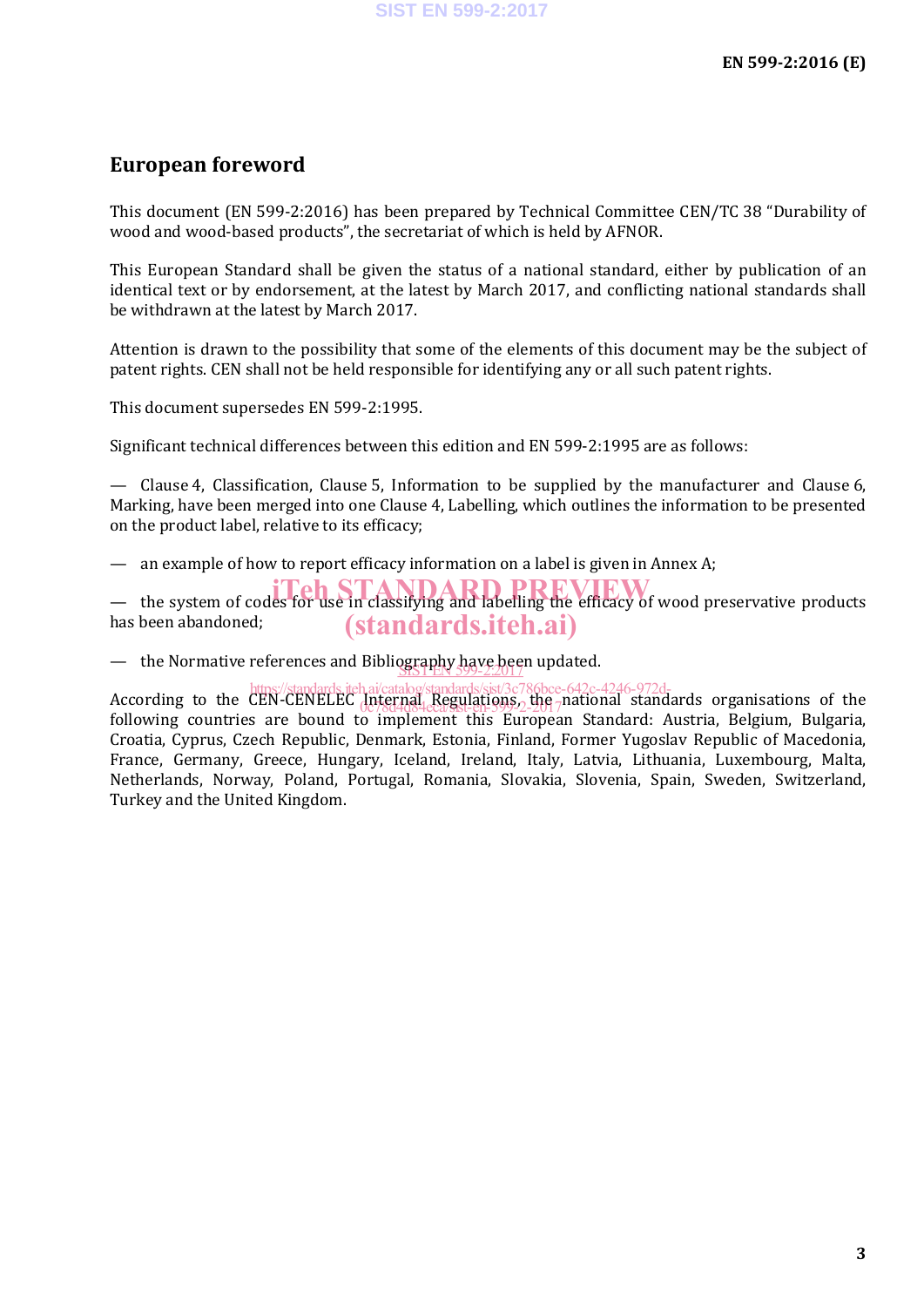## **Introduction**

This part of EN 599 is one of a series and should be used in conjunction with EN 599-1, with EN 335, which describes the use classes of treated wood, and with EN 351-1, which describes a classification system for preservative treated wood in terms of preservative penetration and gives guidance on retention requirements. The need for wood preservatives depends in part on the natural durability of the wood and therefore this part of EN 599 should be used also in conjunction with EN 350 and EN 460.

This document only takes into account those aspects of the product labelling relating to wood preservative efficacy. Additional items which are not mentioned in this standard should be listed on the label where required by law.

## iTeh STANDARD PREVIEW (standards.iteh.ai)

SIST EN 599-2:2017 https://standards.iteh.ai/catalog/standards/sist/3c786bce-642c-4246-972d-0c78d4d84eca/sist-en-599-2-2017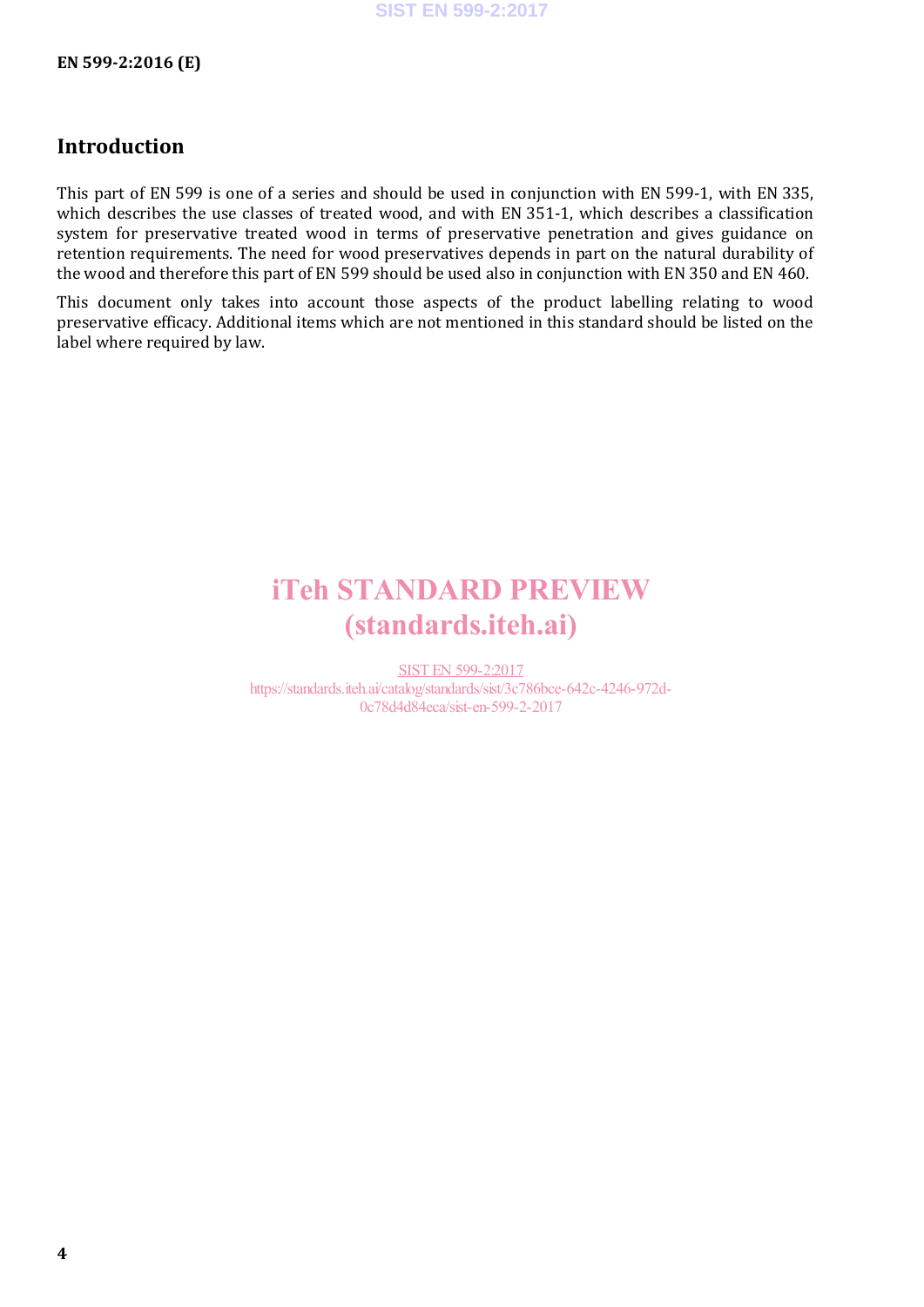## **1 Scope**

This European Standard specifies the requirements for labelling wood preservative products according to their efficacy and suitability for use, for each of the five use classes defined in EN 335.

This European Standard is applicable to all wood preservative products supplied for application in liquid form for the preventive treatment of timbers (structural and non-structural) against woodattacking fungi, wood-attacking insects and marine organisms as described in EN 1001-2 and EN 335. It is applicable to products for preventive treatments against fungi causing disfigurement (blue stain) of wood in service, only if this forms part of the overall preventive effectiveness of the product.

This European Standard is not applicable to wood preservative products supplied for application as pastes, solids or in capsule form because they cannot be tested without modification of the biological tests demanded in this standard. It does not apply either to wood preservative products for remedial (curative) treatments or to those applied to prevent fungi causing sap stain on green (unseasoned) timber.

### **2 Normative references**

The following documents, in whole or in part, are normatively referenced in this document and are indispensable for its application. For dated references, only the edition cited applies. For undated references, the latest edition of the referenced document (including any amendments) applies.

EN 335, *Durability of wood and wood-based products - Use classes: definitions, application to solid wood*  EN 335, Durability of wood and wood-based products - Use classes: definition<br>and wood-based products **CIT**STANDARD PREVIEW

EN 351-1, *Durability of wood and wood-based products* - *Preservative-treated solid wood - Part 1: Classification of preservative penetration and retention* SIST EN 599-2:2017

EN 599-1:2009+A1<sup>1</sup>201/3taplardsinkai/catalog/standards/sist/3c6386bce-642c-6372d-fficacy of preventive wood preservatives as determined by biological tests - Part 1: Specification according to use class

EN 1001-2:2005, *Durability of wood and wood based products - Terminology - Part 2: Vocabulary*

### **3 Terms and definitions**

For the purposes of this document, the terms and definitions given in EN 1001-2:2005 and EN 599-1:2009+A1:2013 apply.

## **4 Labelling**

Wood preservative products shall be labelled according to their efficacy where tested in accordance with EN 599-1.

The label shall include the following information:

- the name of the product;
- the use class(es) for which the wood preservative product is intended;
- the suitable application process(es);
- the type(s) of wood for which the product is suitable;
- the target organisms;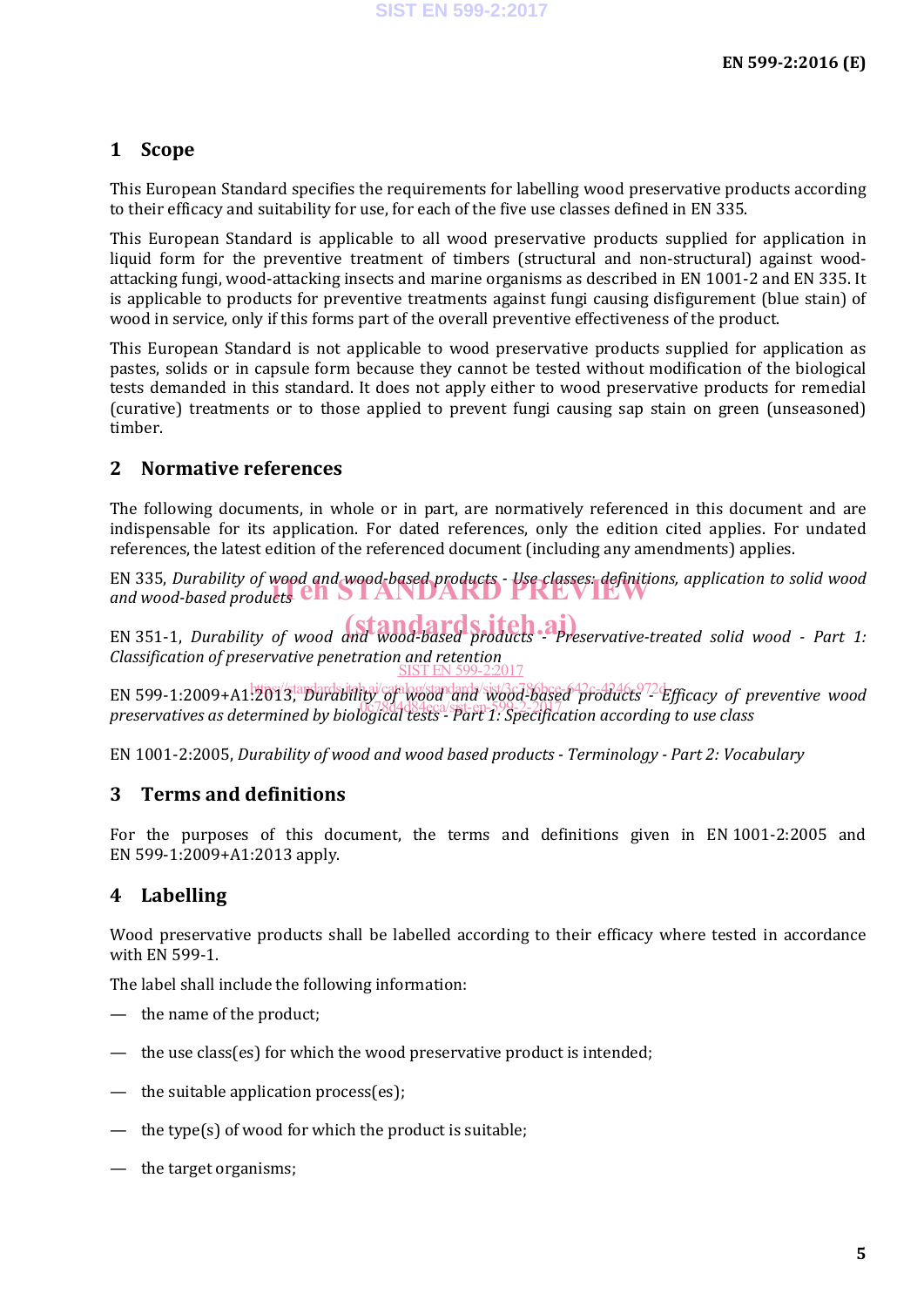- the application rates/retentions.
- NOTE 1 An example of how this information may be presented on a label is given in Annex A.

NOTE 2 Additional information may be required by European or national regulations.

### **5 Labelling requirements**

#### **5.1 General**

The container of the product shall be labelled with or accompanied by the information specified in 5.2 to 5.7.

#### **5.2 Product name**

This is the trade name of the product.

### **5.3 Use class appropriate for the product**

The label shall indicate the use class, according to EN 335, appropriate for the intended end use, when complying with efficacy testing in accordance with EN 599-1. Products appropriate for use in more than one use class shall be labelled with the number of each use class to which they conform.

NOTE Additional information on the specific end uses can be given (e.g. poles, decking, windows).

In use class 3, where the product is to be used protected from direct wetting under a paint or other coating, which is applied before the treated wood is put into use, this shall be stated. (standards.iteh.ai)

### **5.4 Application process**

#### **5.4.1 General**

#### SIST EN 599-2:2017

https://standards.iteh.ai/catalog/standards/sist/3c786bce-642c-4246-972d-

The wood preservative product shall be defined as being suitable for either superficial application processes, or penetrating treatment processes, or both types of process, providing that the specifications given in EN 599-1 are complied with.

NOTE Wood preservative products are formulated to suit a range of specific methods of application from simple superficial processes to more technically complex, industrialized processes. The effectiveness of a product can depend critically on the way it is applied (see EN 599–1:2009+A1:2013, Annex C).

One or more of the following application methods for which the product is designed shall be listed.

#### **5.4.2 Superficial application**

These include: brush, spray, dipping, other (to be specified).

#### **5.4.3 Penetrating application**

These include: vacuum/pressure, double vacuum, other (to be specified).

#### **5.5 Type of wood**

The wood preservative product shall be labelled to indicate its suitability for softwoods, for hardwoods or for both.

#### **5.6 Target organisms**

The wood preservative product shall be labelled to indicate the organisms against which it has been effectively tested in accordance with EN 599-1.